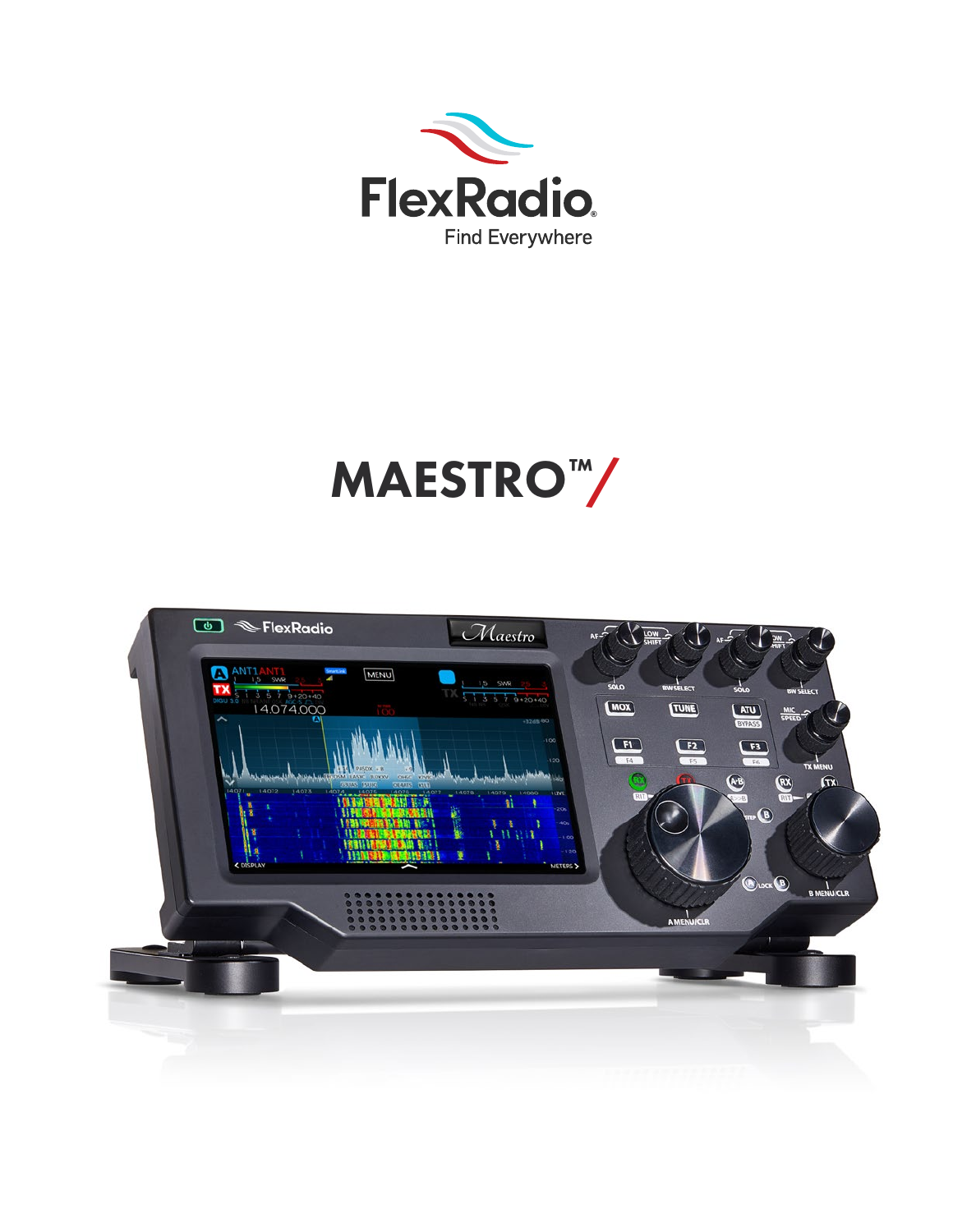

### YOU ARE A SUPER-CONDUCTOR.

Maestro™ was designed specifically to open new worlds. And this intuitive, plug-and-play control console does just that. With a state-of-the-art display and thoughtful ergonomics, Maestro directs operation of any FLEX-6000™ Signature Series transceiver without the need of a traditional PC. This means a newfound sense of freedom and a sense of control like never before. Simply connect Maestro directly to your radio or wirelessly through your local area network (LAN) or wide area network (WAN) to any FLEX-6000 series transceiver, and you'll be ready to operate like the super-conductor you were meant to be.

#### FUN AND EASE OF USE IN PERFECT HARMONY.

No matter where you fall on the scale in the world of amateur radio, Maestro is the perfect addition to your fleet. Whether you are the most serious of serious contest operators, a DX chaser, rag chewer, or you're just in it to "play radio," Maestro is incredibly intuitive, fun and easy to operate.

It's a console that beautifully and harmoniously combines a high-definition 8-inch touch display in concert with ergonomically designed controls to enhance ease of use while maximizing workflow efficiency in virtually any SmartSDR™ application.

 $\odot$  51.99°N, 0.7428°W

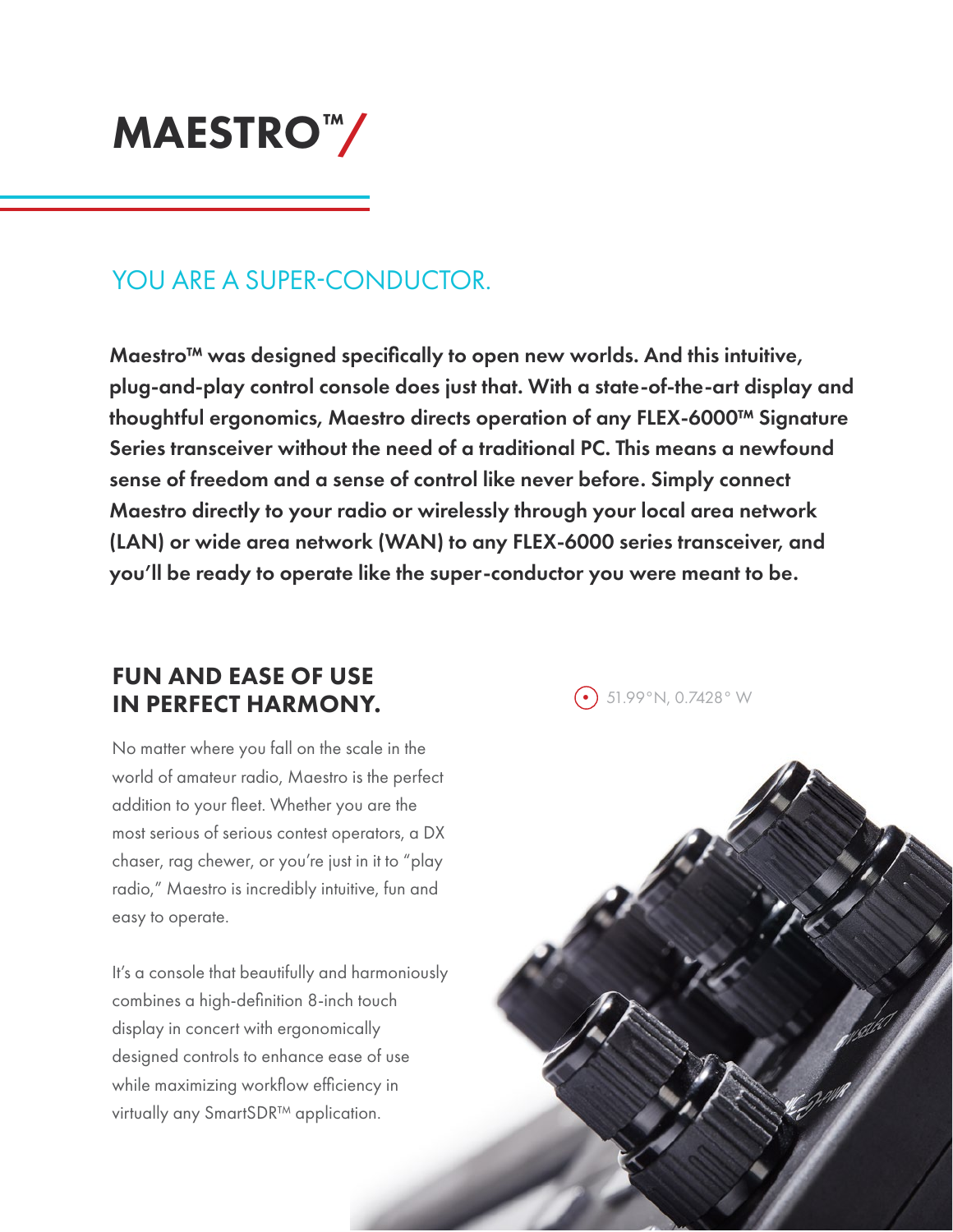

#### A SYMPHONY OF SIMPLICITY.

After we interviewed many of the world's top contest/DX operators to better understand their operating styles and goals, "keep it simple" was what we heard the most. Over and over, users communicated that frequently used controls should be intuitive, single function, require minimal hand motion and should be comfortable to use over long periods. Based on these observations, Maestro simply and elegantly orchestrates control function, placement and ergonomics for maximum tempo in the most important configurations, including DX, split, SO2R, Run, S&P and Multi operation.

The controls used most frequently are where they should be: at your fingertips. Controls are clearly labeled for intuitive operation and designed to minimize hand motion for the most common operations. Controls that are used less frequently are still easily accessible on the large touchscreen display, bypassing confusing, multi-level menus found on most transceivers. And like smartphones and tablets today, capacitive touch control is prevalent on the large LCD display for intuitive pan, zoom, tune and menu operation. Everything you can imagine is doable, but with graceful simplicity.

In addition, FlexRadio continues to set the bar for high-resolution, real-time spectral display in amateur radio transceivers. Maestro now extends that same "HD visual radio" capability from the PC-based SmartSDR for Windows to the 8-inch touchscreen format.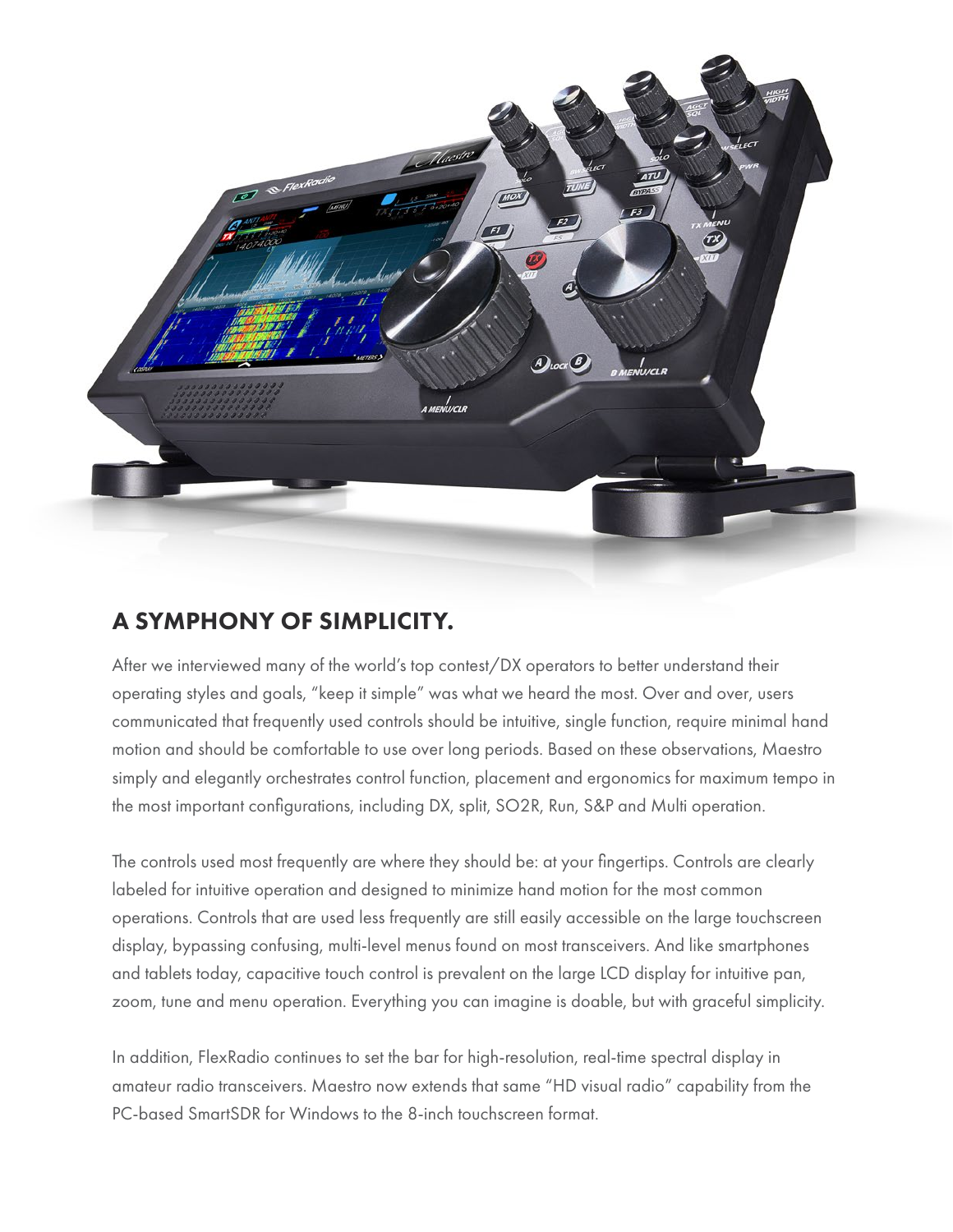



 $\mathcal{M}_{a}$ 

#### YOUR SHACK IS WHEREVER YOU ARE.

If you've ever longed for the moment when you could monitor the bands or work DX from a lounge chair by the pool or from the comfort of your very own leather recliner — the time is now. Maestro's small footprint and minimal wiring clean up your operating position and let you mount the radio virtually anywhere in the shack or around the house. Its sleek, lightweight design makes it not only the envy of your peers, but also easy to carry or pack. And if you're looking for complete, untethered freedom, the Maestro does support operation by battery.

 $\odot$  51.12°N, 00.419°W